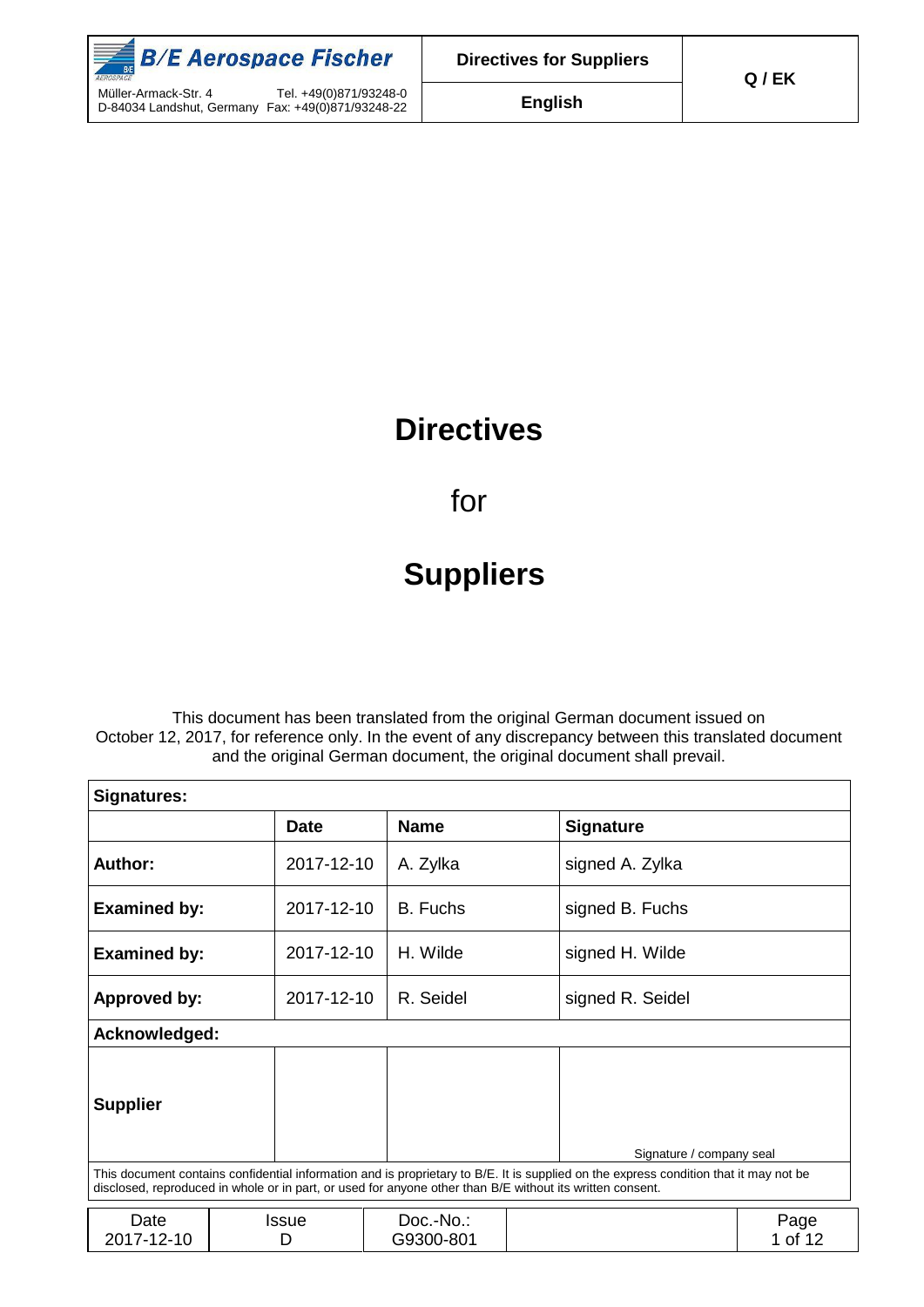| $\frac{1}{2}$ B/E Aerospace Fischer<br>AFROSPACE                                                    | <b>Directives for Suppliers</b> | Q/EK |
|-----------------------------------------------------------------------------------------------------|---------------------------------|------|
| Tel. +49(0)871/93248-0<br>Müller-Armack-Str. 4<br>D-84034 Landshut, Germany Fax: +49(0)871/93248-22 | <b>English</b>                  |      |

## **List of valid pages:**

| Page no. | Rev. no. | Date         |
|----------|----------|--------------|
|          | D        | 12 Oct. 2017 |
| 2        | D        | 12 Oct. 2017 |
| 3        | D        | 12 Oct. 2017 |
| 4        | D        | 12 Oct. 2017 |
| 5        | D        | 12 Oct. 2017 |
| 6        | D        | 12 Oct. 2017 |
| 7        | D        | 12 Oct. 2017 |
| 8        | D        | 12 Oct. 2017 |
| 9        | D        | 12 Oct. 2017 |
| 10       | D        | 12 Oct. 2017 |
| 11       | D        | 12 Oct. 2017 |
| 12       |          | 12 Oct. 2017 |

Page no. Rev. no. Date

#### **Revisions**

|    |     | Rev. no Page no. Description                                       | Date                  | Author |
|----|-----|--------------------------------------------------------------------|-----------------------|--------|
| A  | all | Initial Issue                                                      | 22 Oct. 2013 B. Fuchs |        |
| В  | 4.7 | Scope, surface coater                                              | 17 Dec. 2013 B. Fuchs |        |
| C. |     | 4-7,10,11 Safekeeping, Export controls,                            | 12 Aug. 2015 B. Fuchs |        |
| D  |     | 1,9,11,12 Quality management, prevention of  12 Oct. 2017 A. Zylka |                       |        |

| Date       | issue | Doc.-No.: | Page           |
|------------|-------|-----------|----------------|
| 2017-12-10 |       | G9300-801 | 2 of 12<br>╶╹┻ |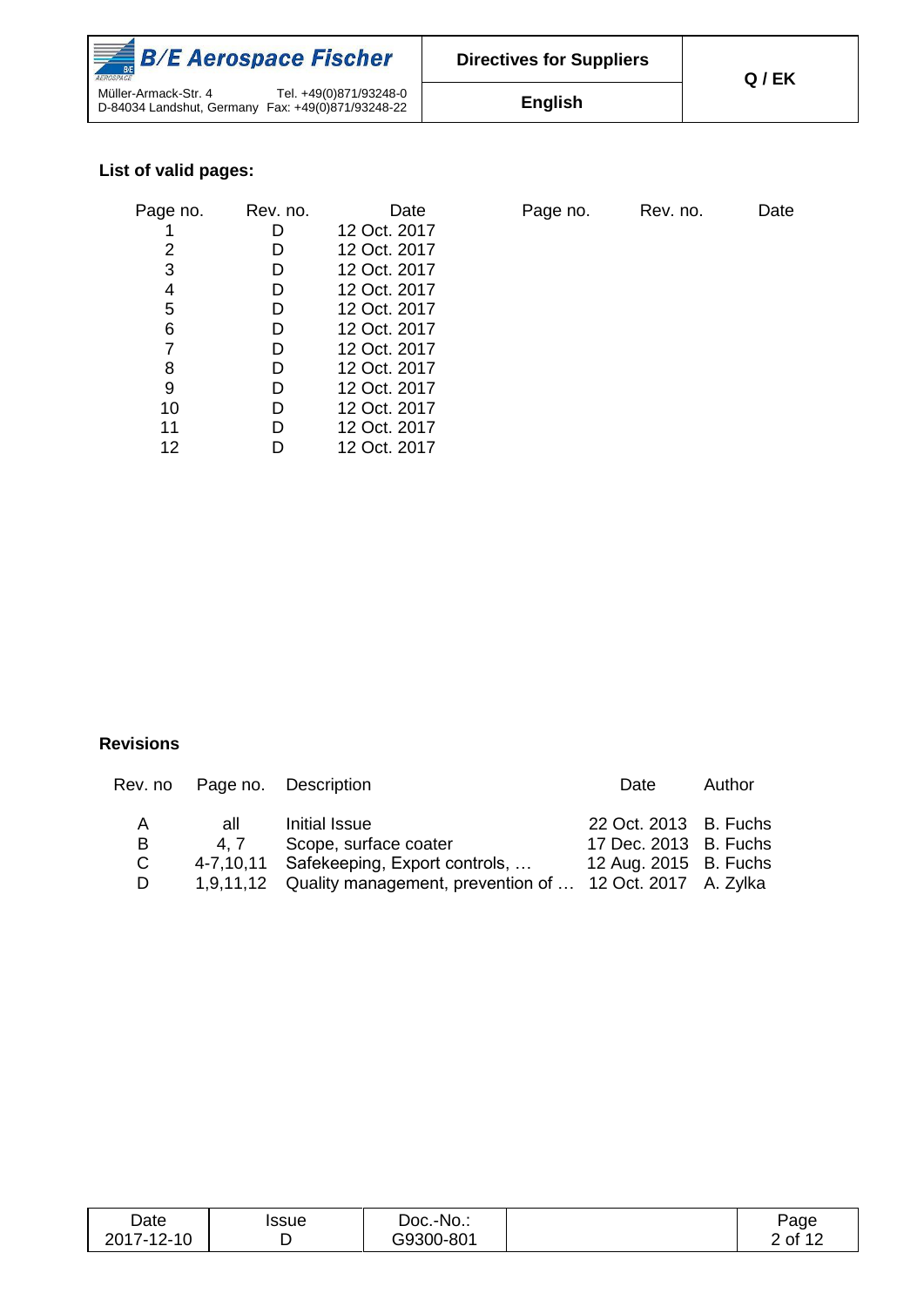

**English** 

#### **Table of contents**

| 1    |  |
|------|--|
| 2    |  |
| 3    |  |
| 4    |  |
| 4.1  |  |
| 4.2  |  |
| 5    |  |
| 6    |  |
| 6.1  |  |
| 6.2  |  |
| 7    |  |
| 8    |  |
| 9    |  |
| 9.1  |  |
| 9.2  |  |
| 9.3  |  |
| 10   |  |
| 10.1 |  |
| 11   |  |
| 12   |  |
| 13   |  |
| 13.1 |  |
| 13.2 |  |
| 13.3 |  |
| 13.4 |  |
| 13.5 |  |
| 13.6 |  |
| 13.7 |  |
| 13.8 |  |
| 14   |  |
| 15   |  |
| 16   |  |
| 16.1 |  |
| 16.2 |  |
| 17   |  |
| 18   |  |
| 19   |  |
|      |  |

| Date       | Issue | Doc.-No.: | Page    |
|------------|-------|-----------|---------|
| 2017-12-10 |       | G9300-801 | 3 of 12 |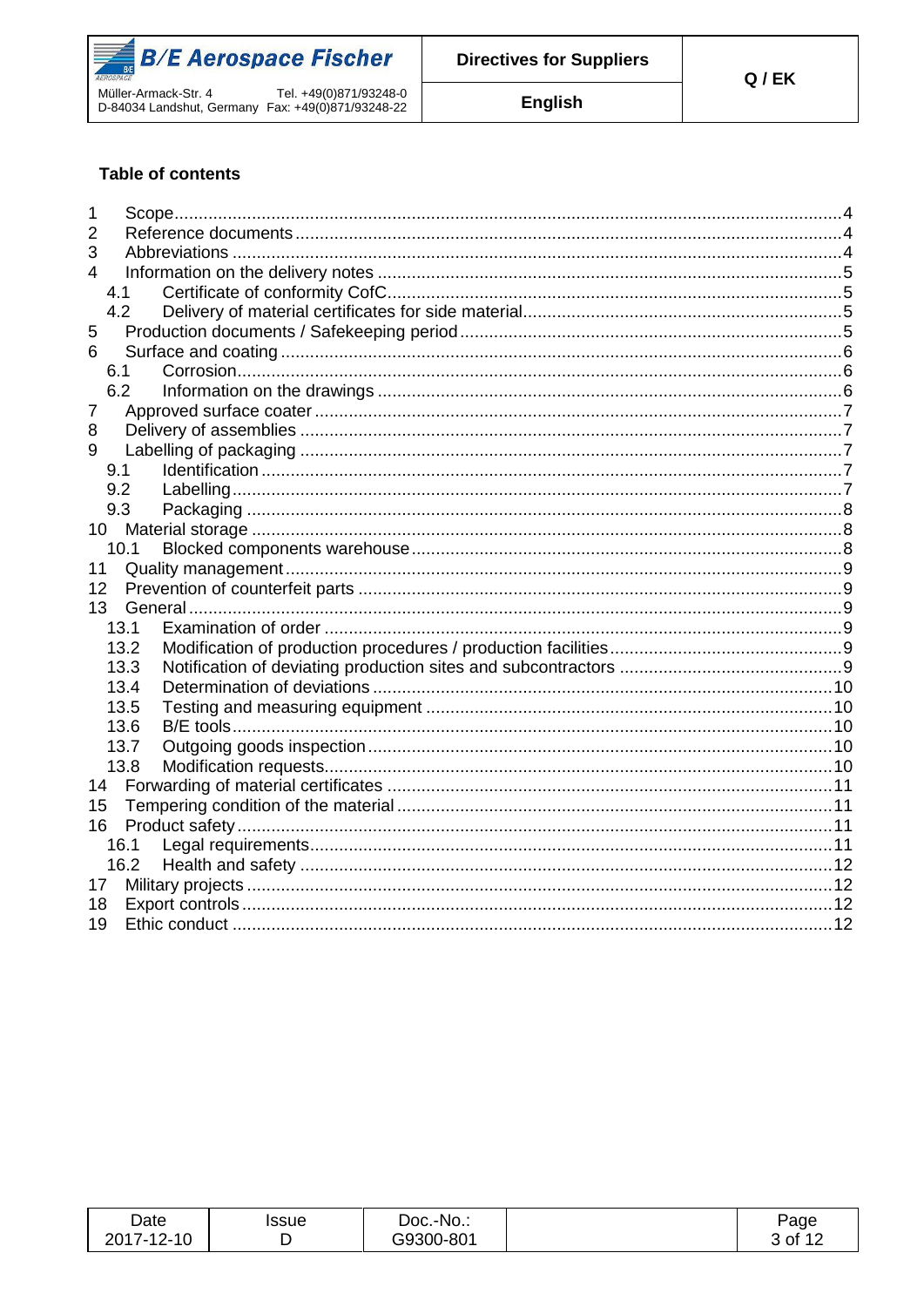

#### <span id="page-3-0"></span>**1 Scope**

The supplier regulations are binding and must be applied by all suppliers for B/E drawing parts, as well as returned to B/E with the respective signatures.

The supplier is aware of the fact that the components to be produced/manufactured are critical components for the aviation industry which basically help to bear the loads occurring at the final product and whose failure can lead to catastrophic consequences for passengers and the aircraft.

#### <span id="page-3-1"></span>**2 Reference documents**

| $[1]$ | Qualitätsmanagementsysteme DIN EN 9100:2016 [quality management systems] |
|-------|--------------------------------------------------------------------------|
| $[2]$ | Qualitätsmanagementsysteme ISO 9001:2015 [quality management systems]    |
| $[2]$ | B/E Qualitätsmanagement-Handbuch [B/E quality management handbook]       |

#### <span id="page-3-2"></span>**3 Abbreviations**

- B/E B/E Aerospace Fischer GmbH
- BAFA *Bundesamt für Wirtschaft und Ausfuhrkontrolle* [German federal office of economics and export controls]
- CofC Certificate of Conformity

| Date                                                      | Issue | Doc.-No.: | Page     |
|-----------------------------------------------------------|-------|-----------|----------|
| $2017 -$<br>$\overline{A}$ $\overline{C}$<br>ີ 12-<br>1 U |       | G9300-801 | ۰of<br>4 |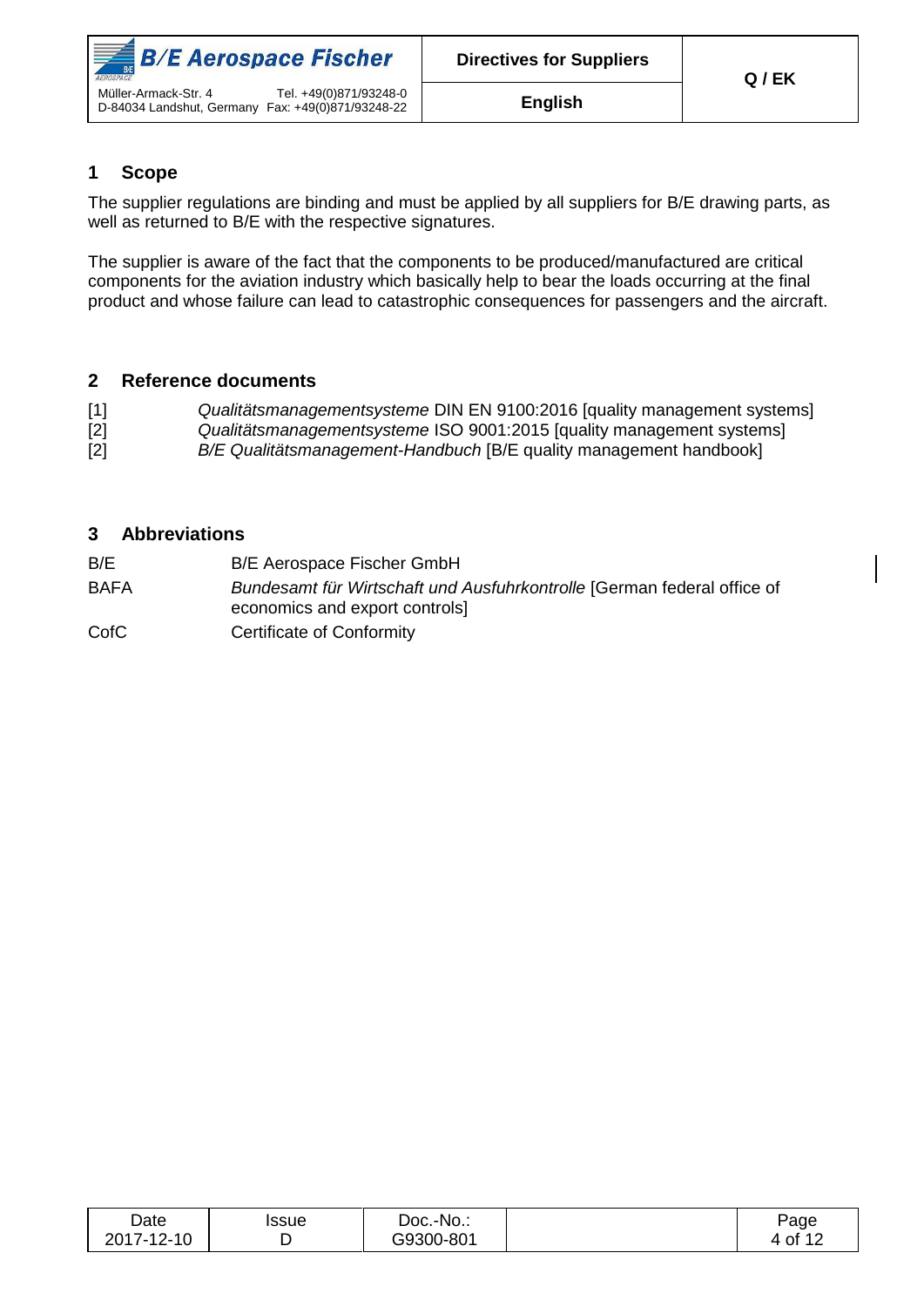

#### <span id="page-4-0"></span>**4 Information on the delivery notes**

On the delivery notes, the complete article number as shown in our order is to be indicated. If components are manufactured from different material batches, the respective number of pieces and batch are to be indicated on the delivery note.

#### <span id="page-4-1"></span>**4.1 Certificate of conformity CofC**

Option 1): Certificate of conformity on the delivery note

Every delivery note must contain the following certificate of conformity:

"We herewith confirm that the goods delivered comply with all requirements on which this order is based.

The production/procurement has been implemented taking into consideration the construction documents provided as well as other binding documents of the customer and under the control of the prescribed production conditions."

#### Option 2): Certificate of Conformity / Certificate of Compliance:

As alternative to the certificate of conformity on the delivery note, a separate document, the CofC may be issued.

#### Signature:

Every delivery note and/or every CofC must be signed by an authorised signatory of your company. The same applies to subcontractors (e.g. electroplating companies). If delivery documents are created automatically, this is to be indicated on the documents, e.g. "This document is an automatically created note and valid without signature."

#### <span id="page-4-2"></span>**4.2 Delivery of material certificates for side material**

In order to ensure the traceability of the material batches used, the material certificate must be attached to the delivery documents in the future for the delivery of articles and assemblies which have been manufactured from B/E material with a certificate of 3.1.

#### <span id="page-4-3"></span>**5 Production documents / Safekeeping period**

In the aviation industry there are existing severe regulations regarding the safekeeping period. These regulations we must pass on to our suppliers.

Please find the safekeeping periods for your quality relevant documents below.

The reason for unlimited safekeeping period is that the aircraft in which our products are built in have a lifetime of approx. 30 years or even longer (unlimited).

| <b>Quality document</b>          | Safekeeping period |
|----------------------------------|--------------------|
| Training certificates / Q-Matrix | 3 years            |
| Calibration reports and analysis | 10 years           |
| Manufacturing reports            | unlimited          |
| Test reports and records         | unlimited          |
| Inspection certificates          | unlimited          |

| Date       | Issue | Doc.-<br>-No.: | Page                |
|------------|-------|----------------|---------------------|
| 2017-12-10 |       | G9300-801      | ა of 1 <sup>~</sup> |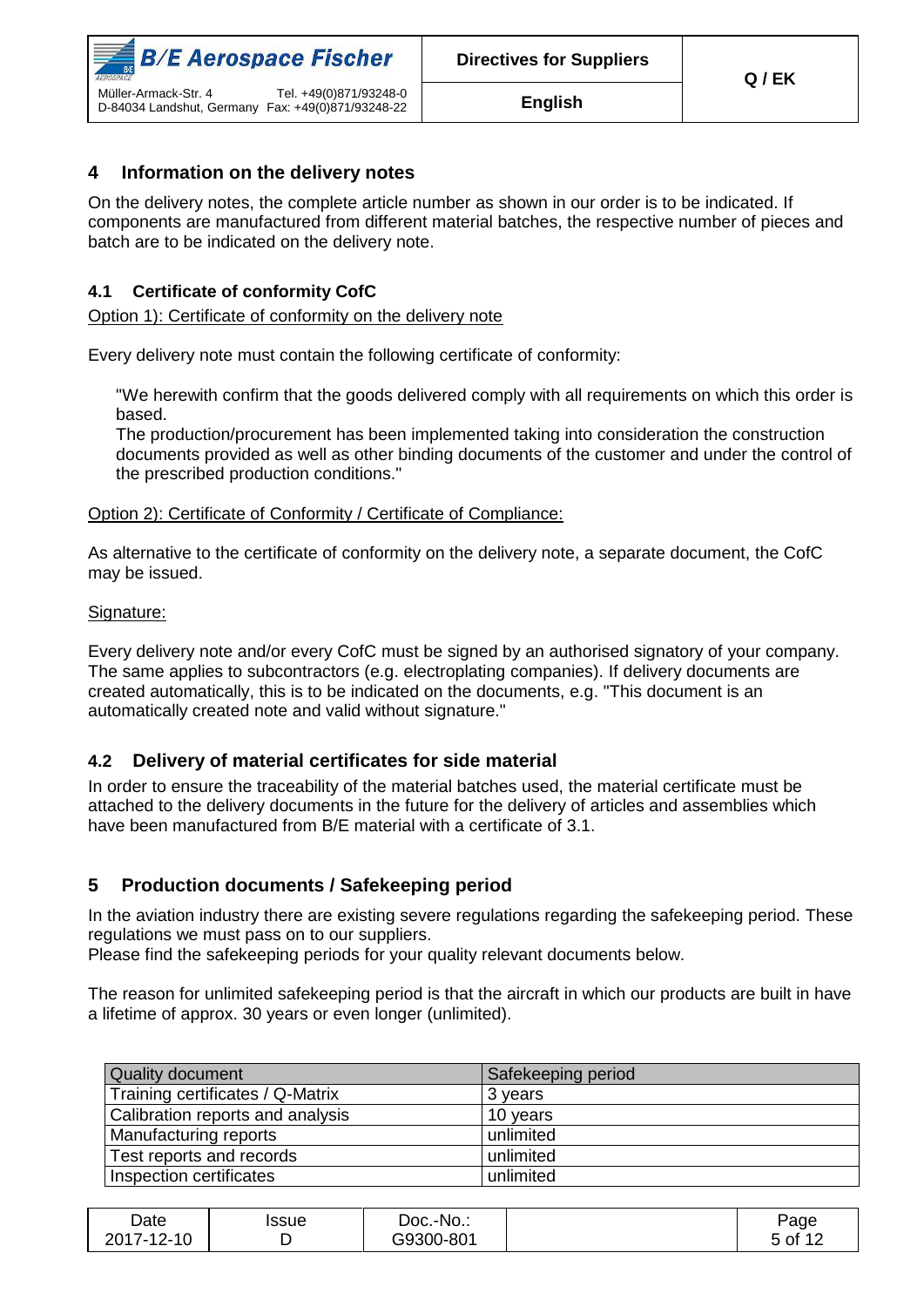| $\frac{1}{2}$ B/E Aerospace Fischer<br>AEROSPACE                                                    | <b>Directives for Suppliers</b> | Q / EK |
|-----------------------------------------------------------------------------------------------------|---------------------------------|--------|
| Tel. +49(0)871/93248-0<br>Müller-Armack-Str. 4<br>D-84034 Landshut, Germany Fax: +49(0)871/93248-22 | English                         |        |

Not all documents will be applicable for your company. In these cases the safekeeping period is not applicable.

In the event of an insolvency of the company / company dissolution / planned destruction of records or similar, B/E is to be notified in advance. If applicable, B/E will take over the archived records.

Furthermore, the supplier is obliged to forward any relevant documents, such as forms, procedures etc., to their subcontractor.

#### <span id="page-5-0"></span>**6 Surface and coating**

The surface of the components must be technically and visually acceptable. Not acceptable are, among others:

- Stained / greasy surfaces
- Smears
- Scratches
- Chatter marks
- Stress marks
- Bubbles on the surface
- Dimensional deviations
- Pre-corrosion and related surface problems
- Discolouration between the right- and left-hand parts

This list must not be considered complete. Only technically and visually flawless components must be accepted. Furthermore, pickling is only permitted upon consultation with B/E. It is recommended to have right- and left-hand components be coated in pairs.

#### <span id="page-5-1"></span>**6.1 Corrosion**

All components made of alloy 7449 are to be cleaned immediately after the mechanical processing and, subsequently, are to be mandatorily oiled with acid- and silicon-free oil in order to prevent precorrosion.

The supplier bears the sole responsibility for the corrosion-free state of the components.

#### **B/E must not assume any liability for pre-corrosion!**

Recommended oil: CIMGUARD 20

#### <span id="page-5-2"></span>**6.2 Information on the drawings**

The dimensions indicated in the drawings are to be regarded as *finished part dimensions*. For the surface coating, possible allowances for tolerances are to be considered.

A close communication between the manufacturer and the coating company are required. B/E expects an independent active consultation between the manufacturer and the coating company.

The following are particularly critical dimensions:

- Fittings
- Threads
- Helicoil threads

| Date       | ssue | Doc.-No.: | Page    |
|------------|------|-----------|---------|
| 2017-12-10 |      | G9300-801 | 6 of 12 |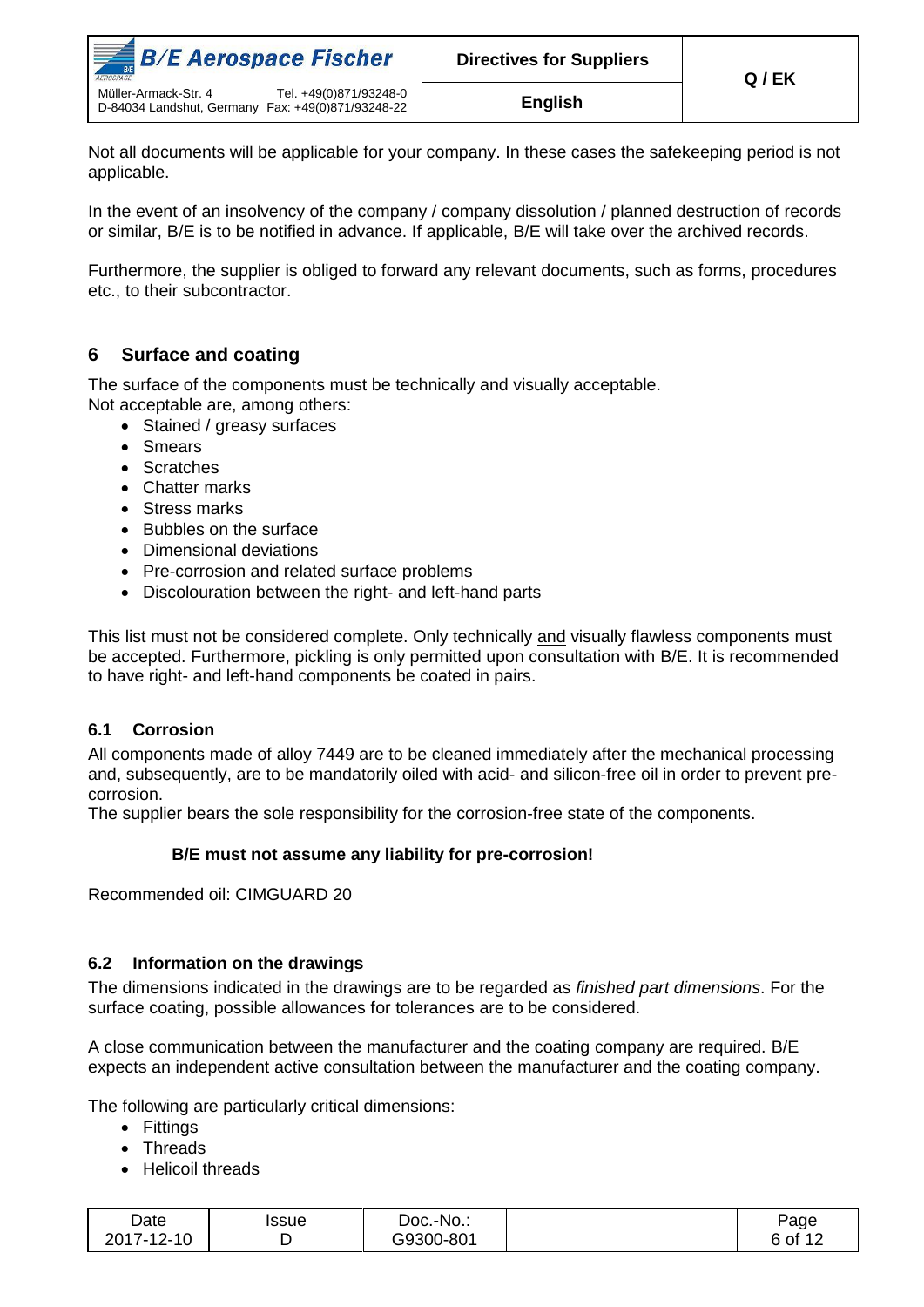

#### **Fittings and threads must not be covered during the surface coating!**

#### <span id="page-6-0"></span>**7 Approved surface coater**

The in Annex 1 listed coating companies are approved and prescribed by B/E. Coating companies which are not listed here are only admissible upon approval by B/E. **ATTENTION: Black coatings are only admissible at AHC Oberflächentechnik Ges.m.b.H., in Uttendorf - Austria or at Hentschel Harteloxal GmbH + Co. KG in Schorndorf – Germany !**

See Annex 1, approved surface coating suppliers G9300-802 (last valid issue)

#### <span id="page-6-1"></span>**8 Delivery of assemblies**

When producing assemblies, it is to be taken into consideration that these assemblies are to be produced in accordance with the current production documents (A+P, drawings,...). In this respect, the supplier has an obligation to procure the documents. In the event of material provisions by B/E, rejects are to be reported immediately.

If applicable, additionally, a template for a production protocol of B/E may be obtained which is to be filled in and signed by the supplier. The production protocol is to be included in the scope of supply of the goods.

#### <span id="page-6-2"></span>**9 Labelling of packaging**

#### <span id="page-6-3"></span>**9.1 Identification**

Raw material, semi-finished products, finished products, assemblies, etc. must be identifiable and traceable at all times. This is applicable from the receipt of the raw material to the storage, production process, and installation up to the shipment of the finished goods/assemblies.

#### <span id="page-6-4"></span>**9.2 Labelling**

Before the components/assemblies are shipped, they are to be labelled.

It is recommended to pack small parts in batches of several pieces (approx. 20-50 pieces) in a labelled pressure lock bag. For larger components, it is recommended to attach a cable tie to the component and fix a piece of paper with the part number on it to it.

If it is a component that requires batch handling (this information can be obtained from the order text), such component is to be labelled with the respective batch (on the bag and/or piece of paper). Labels on components are inadmissible!

| Date                 | ssue | ∵-No∴<br>Doc.- | Page                   |
|----------------------|------|----------------|------------------------|
| $2 - 10$<br>2017-12- |      | G9300-801      | $\prime$ of 1 $\prime$ |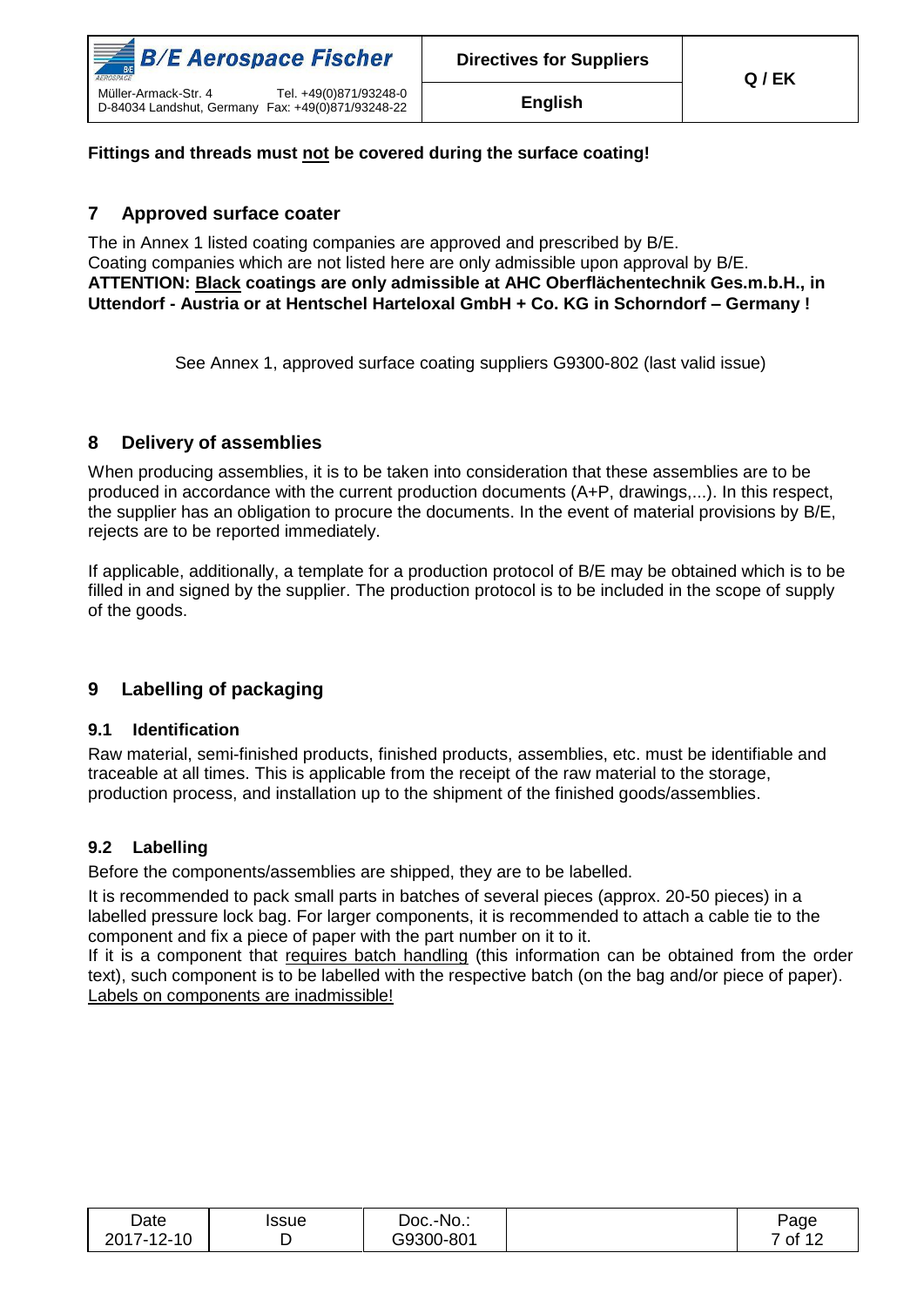

#### <span id="page-7-0"></span>**9.3 Packaging**

The components are to be packed in a way that they are protected against damages, e.g. scratches, during transportation. This particularly applies to coated components.

In addition, please observe the following:

- Aluminium components without surface coating may not be packed in bubble wrap.
- For oiled raw components, we recommend blister packaging, foil bags, egg cartons, specifically manufactured wooden supports or similar.
- Do not wrap oiled raw components in paper since the paper absorbs the oil in which case these components are likely to pre-corrode which has an unfavourable effect on the coating results.
- Raw components are to be packed in a humidity-protected manner in order to avoid corrosion.
- A direct contact of the components with adhesive tape is to be avoided.

#### <span id="page-7-1"></span>**10 Material storage**

Applicable for own raw material and/or for raw material provided by B/E:

- Goods are to be protected against corrosion
- Constant air temperature and humidity (temperature min. 14°C, max. 35°C / relative humidity max. 75%);

For this purpose, we recommend a hygrometer, e.g. article number 474050/608H2 by Hoffmann

- Different batches are to be stored separately.
- All material must be clearly identifiable and allocatable to the material test certificates.

When exceeding/undercutting the values, B/E is to be informed before the raw material is processed. B/E then decides whether or not the material may be used.

Additionally applicable for material by B/E stored at the supplier's premises

- The goods are to be stored in a lockable area
- In the event of a direct delivery of goods by one of the suppliers commissioned by B/E, a goods acceptance test according to the B/E-specific measurement protocol is to be implemented. The documentation is to be handed over to B/E then.

#### <span id="page-7-2"></span>**10.1 Blocked components warehouse**

Non-conform components are to be labelled as "blocked" and must be stored in a blocked components warehouse which is locked and only accessible for authorised staff until the decision on their further use is made.

| Date              | Issue | Doc.-No.: | Page    |
|-------------------|-------|-----------|---------|
| 2017-12-10<br>י ט |       | G9300-801 | 8 of 12 |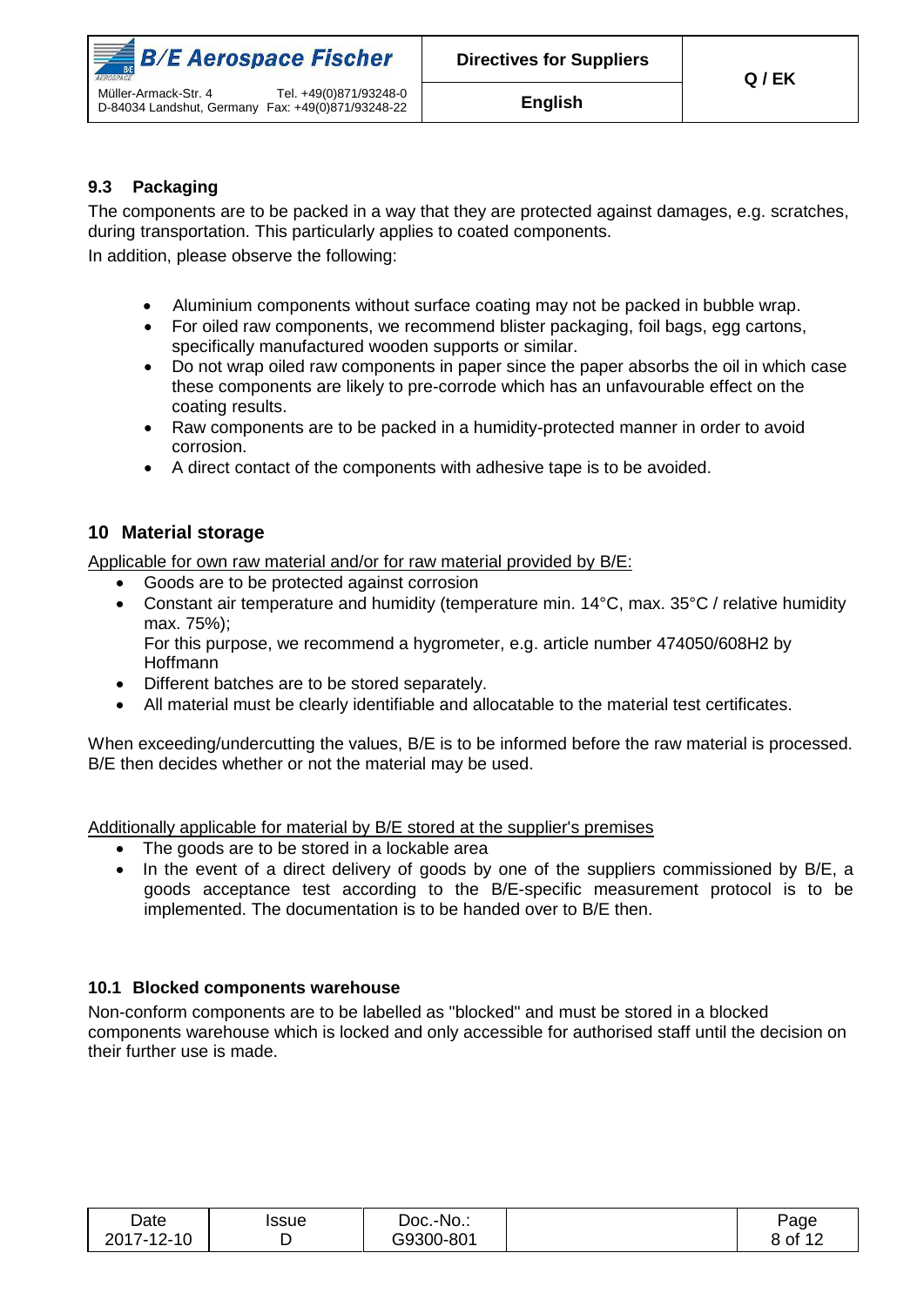

#### <span id="page-8-0"></span>**11 Quality management**

The supplier is obliged to ensure suitable quality management.

In which form and to which extent this is done is the supplier's decision and their responsibility. For example, we recommend following DIN EN ISO 9001:2015.

It may, however, be individually adapted to the supplier's business structure.

Generally, the supplier shall ensure the quality and safety of their products and processes.

#### <span id="page-8-1"></span>**12 Prevention of counterfeit parts**

The supplier engages to take suitable measures for the prevention of counterfeit parts. It is the supplier's decision and responsibility which type of measures and to which extent these are defined and implemented (appropriately for the company and the products). It shall be guaranteed that counterfeit parts are identified and the correct handling is then ensured.

Examples for counterfeit parts:

- missing, incomplete or false supporting documentation
- false labellings, markings, type plates, lettering or packaging
- not according to the prescribed or acknowledged norms and standards

- Examples for processes for the prevention of counterfeit parts:

- Training of the concerned staff regarding the identification and prevention of counterfeit parts
- Defining and implementing testing methods for their identification
- Blocking and reporting in case of suspected counterfeit parts

#### <span id="page-8-2"></span>**13 General**

#### <span id="page-8-3"></span>**13.1 Examination of order**

Within 3 workdays, B/E must receive a confirmation of order.

In the event of deviations from the order documents, B/E must be informed immediately.

#### <span id="page-8-4"></span>**13.2 Modification of production procedures / production facilities**

If the production process (e.g. erode instead of milling) and/or the production location (e.g. new production location with new machines) is/are modified for one component, this is to be reported to B/E in advance. B/E must then implement an initial sampling of the components.

#### <span id="page-8-5"></span>**13.3 Notification of deviating production sites and subcontractors**

Should the supplier produce certain articles of our range at other sites or if they wish to do so or if they subcontract this to other subcontractors, the supplier has to notify us immediately in writing. This is generally not admissible and requires our written consent.

The supplier shall ensure that their subcontractors have to comply with the same quality standards and requirements as they are obliged to towards us. In addition, there must be a written confidentiality agreement. If these points are not complied with, we reserve the right to take measures that may result in the annulment of the commissioned services and even the rejection of their products.

| Date       | Issue | Doc.-No.: | Page                         |
|------------|-------|-----------|------------------------------|
| 2017-12-10 |       | G9300-801 | $\rightarrow$ of 1 $\degree$ |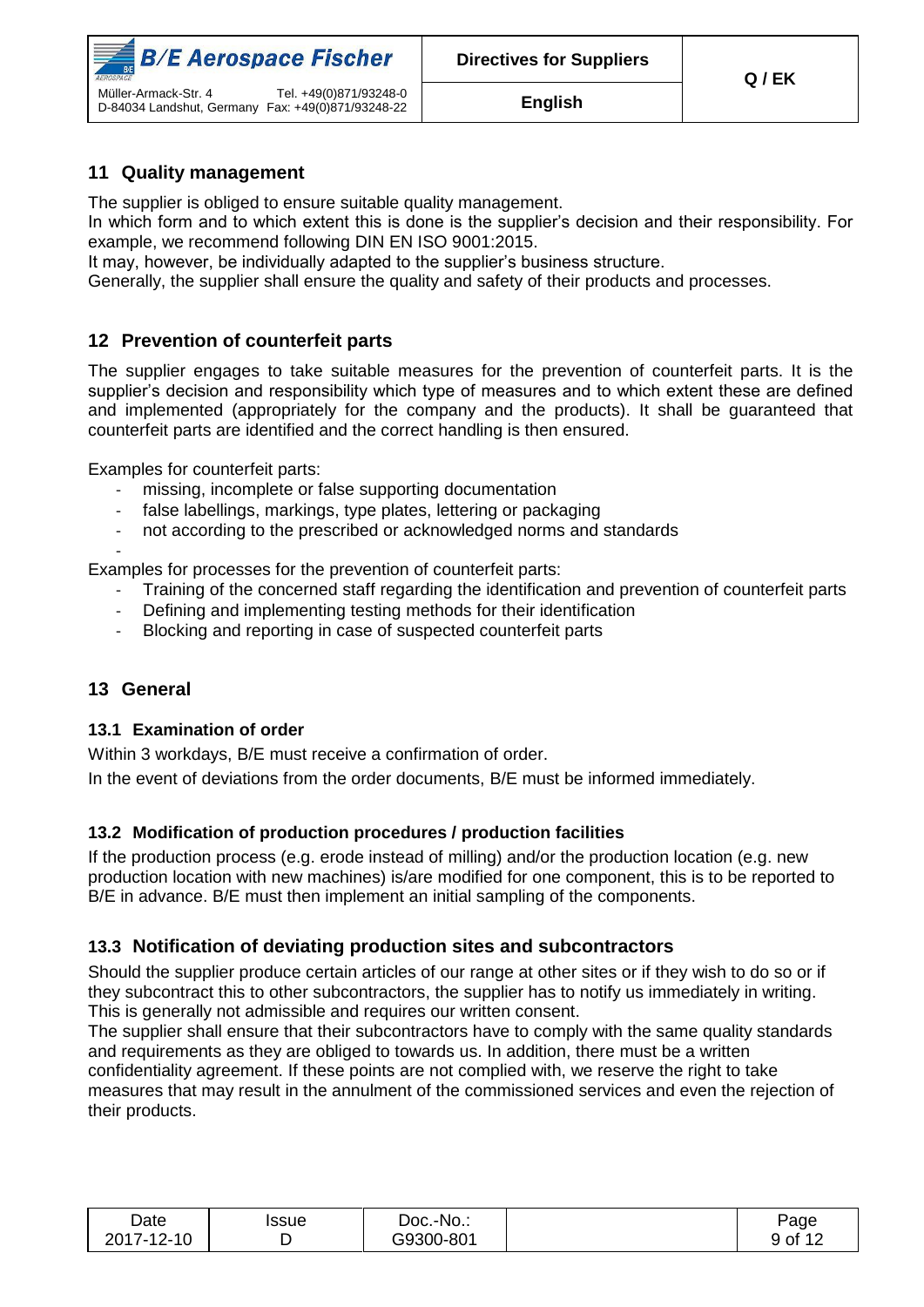

#### <span id="page-9-0"></span>**13.4 Determination of deviations**

The supplier is obliged to report extraordinary events and deviations in material, surface and dimensions to B/E immediately.

If a component has already been delivered and deviations are determined retrospectively (e.g. incorrect material used), B/E is to be informed immediately.

#### <span id="page-9-1"></span>**13.5 Testing and measuring equipment**

- The testing/measuring of B/E components is only admissible with calibrated measuring and testing equipment (ensure regular calibration and calibration verifications!)
- The condition and integrity of specific production equipment (devices etc.) must be checked regularly, and, if required, the necessary repairs must be carried out. Based on the test documentation, it must be traceable who implemented which test steps at which point of time and which results were achieved (specified / actual dimension).

#### <span id="page-9-2"></span>**13.6 B/E tools**

It is to be observed that these tools are to be labelled, verified, protected and tested. In the event of a loss of the tools B/E must be informed immediately.

A written test verification is to be sent to B/E without request on an annual basis.

#### <span id="page-9-3"></span>**13.7 Outgoing goods inspection**

Every production batch must be subject to an outgoing goods inspection.

The outgoing goods inspection must be documented (who has tested what and when, and how many components).

The respective depth of the tests is to be stipulated in the quality management (e.g. 5% of the production batch for simple components / 10% of the production batch for complex components).

If "Not OK" components are identified during the outgoing goods inspection which the supplier wishes to send to B/E nonetheless, a written approval by B/E is to be obtained for this purpose. In the event of an authorised approval by B/E, the respective components are to be packed separately for shipment and labelled accordingly. The approval document is to be attached together with the reference to the order number, delivery note number and part number.

All kinds of tests are to be implemented by qualified staff and must be documented.

#### <span id="page-9-4"></span>**13.8 Modification requests**

In the event of modification requests, e.g. due to errors in the drawings by B/E, which you become aware of, modification suggestions for simplifying the production etc., such request is to be forwarded in writing.

| Date       | Issue | Doc.-No.: | Page              |
|------------|-------|-----------|-------------------|
| 2017-12-10 |       | G9300-801 | 10 of 1 $\degree$ |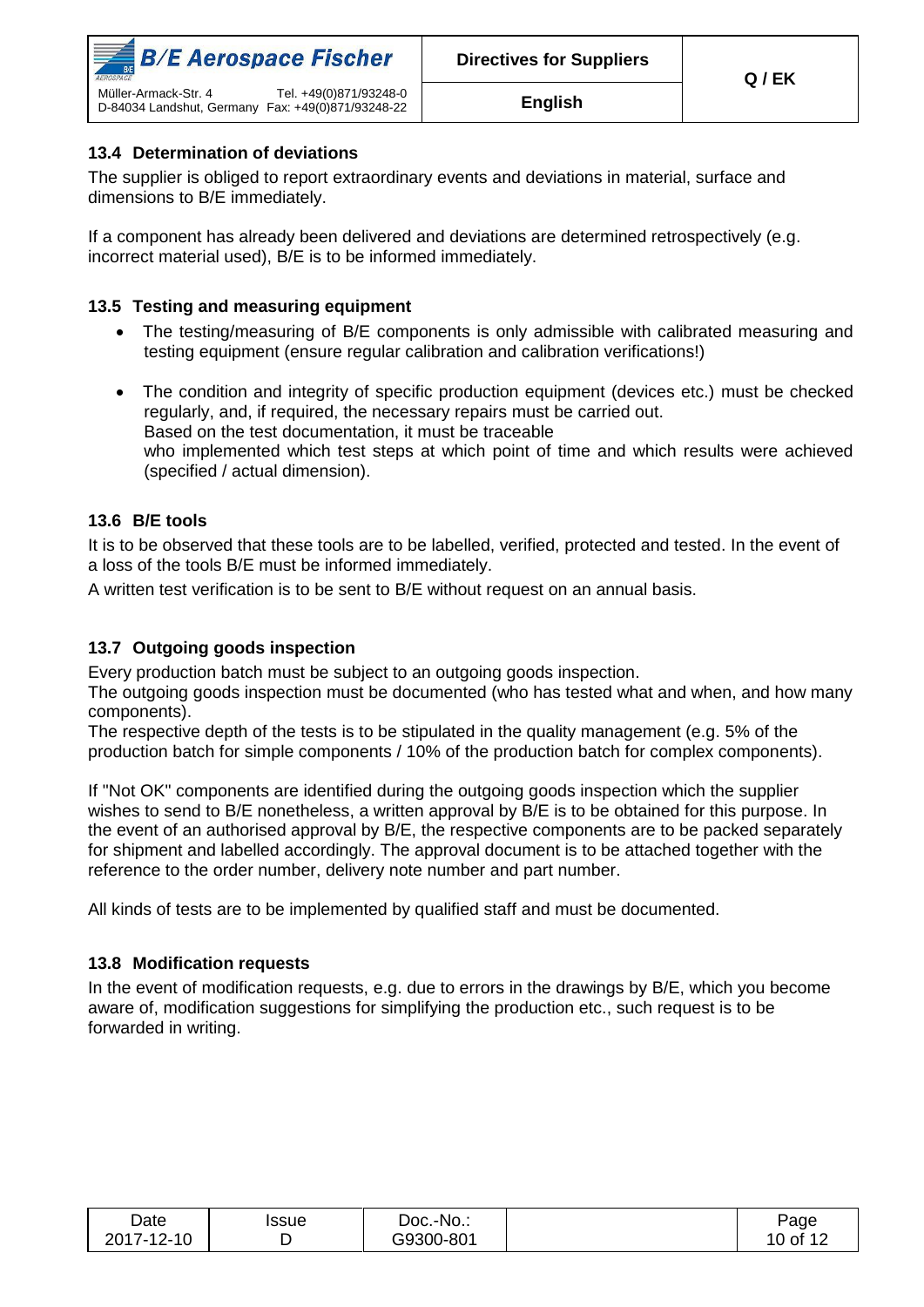| $\mathbb{R}$ B/E Aerospace Fischer<br>AEROSPACE                                                     | <b>Directives for Suppliers</b> | Q/EK |
|-----------------------------------------------------------------------------------------------------|---------------------------------|------|
| Tel. +49(0)871/93248-0<br>Müller-Armack-Str. 4<br>D-84034 Landshut, Germany Fax: +49(0)871/93248-22 | <b>English</b>                  |      |

### <span id="page-10-0"></span>**14 Forwarding of material certificates**

For the following materials, a material certificate according to EN 10204-3.1 is required as a rule:

| <b>Material number</b> | Standard           | <b>Abbreviation EN / DIN</b> |
|------------------------|--------------------|------------------------------|
| 1.4044.6               | LN 668             | X22CrNi17                    |
| 1.4310                 | EN 10088-1         | X10CrNi18-8                  |
| 1.4548.4               |                    | X5CrNiCuNb17-4-4             |
| 1.4571                 | EN 10088-3         | X6CrNiMoTi17-12-2            |
| 1.6354.9               |                    | X2NiCoMo18-9-5               |
| 3.1325                 | EN AW 2017A        | AlCu4MgSi(A) / AlCuMg1       |
| 3.1354                 | <b>EN AW 2024</b>  | AlCu4Mg1 / AlCuMg2           |
| 3.1364                 | EN AW 2024 alclad  | AlCu4Mg1 pl / AlCuMg2 pl     |
| 3.1645                 | <b>EN AW 2007A</b> | AICu4PbMgMn / AICuMgPb       |
| 3.4334                 | <b>EN AW 7175</b>  | AlZn5,5MgCu(B) / AlZnMgCu1,5 |
| 3.4364                 | EN AW 7075         | AlZn5,5MgCu / AlZnMgCu1,5    |
| 3.7164                 |                    | WL Ti6AI4V / WL TiAI6V4      |
| 3.7165                 |                    | Ti6AI4V / TiAI6V4            |
| 3.4144                 | EN AW 7050         | AlZn6CuMgZr                  |
|                        | 7449               | AlZnMgCuZr                   |
| 3.4384                 | <b>EN AW 7475</b>  | AlZn5,5MgCu(A)               |

This list must not be considered complete. For other material which also requires a material certificate, such requirement is reported separately in the order.

#### <span id="page-10-1"></span>**15 Tempering condition of the material**

B/E herewith points out expressively that the material information on the drawings is to be adhered to bindingly!

The tempering condition is to be observed, as well!

Thus, if e.g. 7449 T7**9**51 is indicated on the drawing, 7449 T7**6**51 must not be used!

The different material characteristics of the different material and tempering conditions affect the tightness of the seats and thus cannot be exchanged.

If other material is to be used in individual cases, the prior written approval by B/E is to be obtained.

#### <span id="page-10-2"></span>**16 Product safety**

#### <span id="page-10-3"></span>**16.1 Legal requirements**

Generally, our supplier shall ensure the compliance with any and all applicable legal provisions throughout all their activities.

The supplier shall observe any and all applicable provisions and requirements regarding product safety, particularly the legal provisions regarding the safety, labelling and packaging of products as well as the use of hazardous substances and material.

| Date       | Issue | Doc.-No.: | Page                |
|------------|-------|-----------|---------------------|
| 2017-12-10 |       | G9300-801 | $.1$ of $1^{\circ}$ |